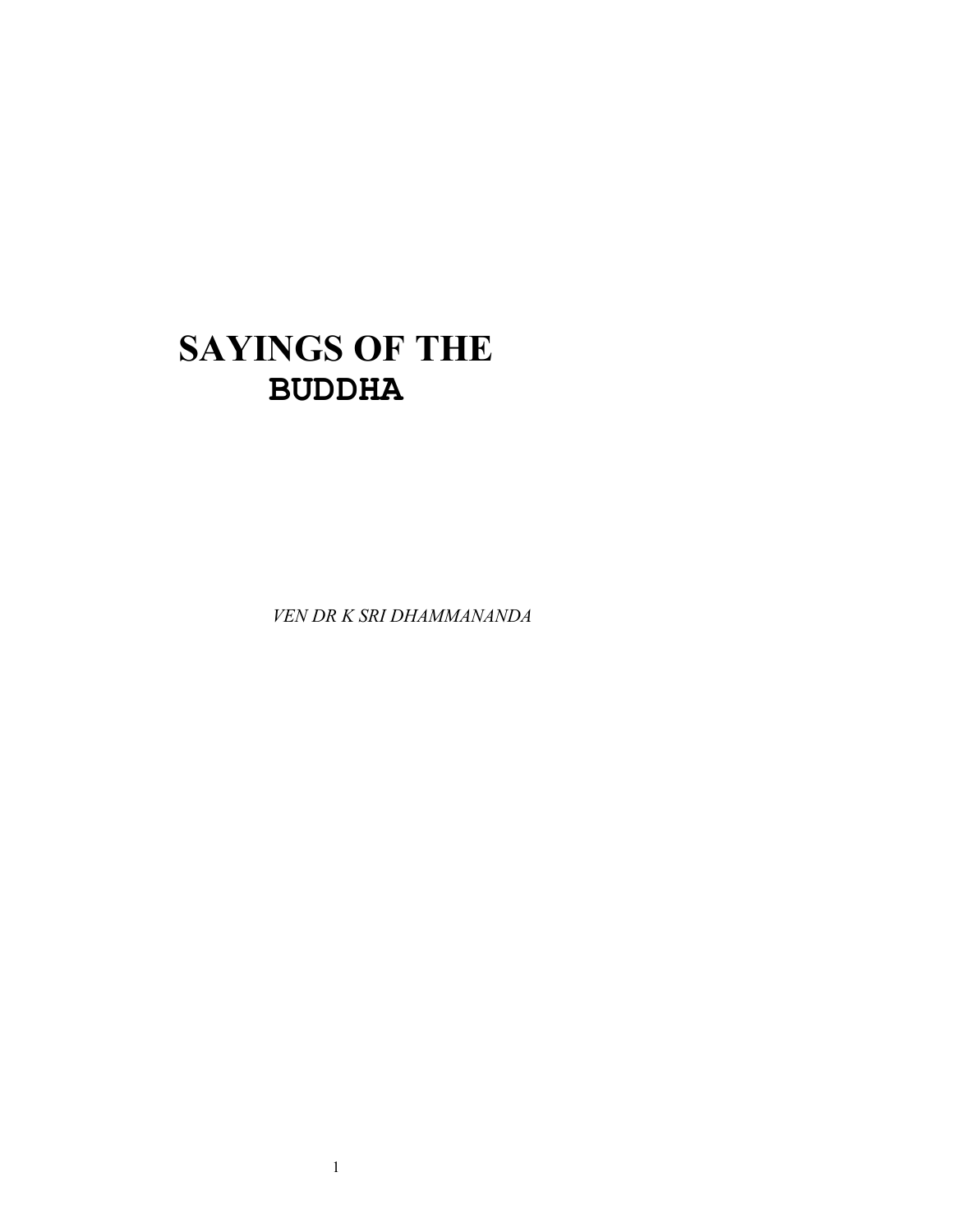SAYINGS OF THE BUDDHA

# **The Highest Gift**

The gift of Truth excels all other gifts.

# **Accept Truth**

If you find truth in any religion, accept that truth!

## **See The Buddha**

One who sees my teachings sees me.

# **Serve The Buddha**

One who serves the sick serves me.

#### **The External Law**

In this world hatred can never be appeased by hatred. Hatred can only be appeased by love. This is the eternal law.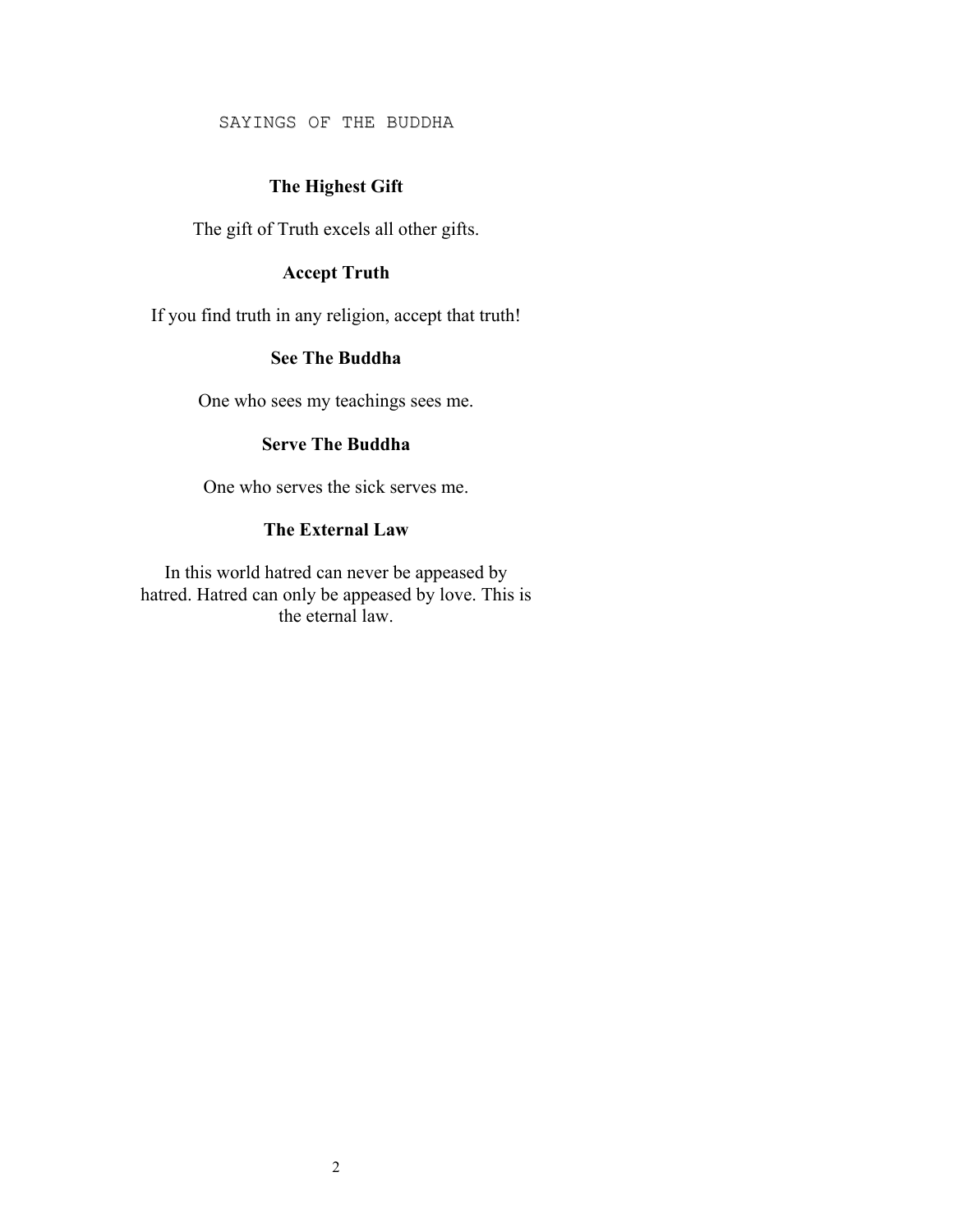#### **World Within You**

In this very one fathom long body along with perception and thoughts, I proclaim the world, the origin of the world, the cessation of the world, and the path leading to the end of the world.

#### **Mind Is The Forerunner**

By mind the world is led, by the mind the world is drawn. And all men own the sovereignity of mind.

## **Two Different Paths**

One is the road that leads to worldly gain, one leads to deathlessness – Eternal Bliss.

# **Everything Is Impermanent**

All conditioned things are impermanent. When one see this in Wisdom, then one becomes dispassionate towards the painful.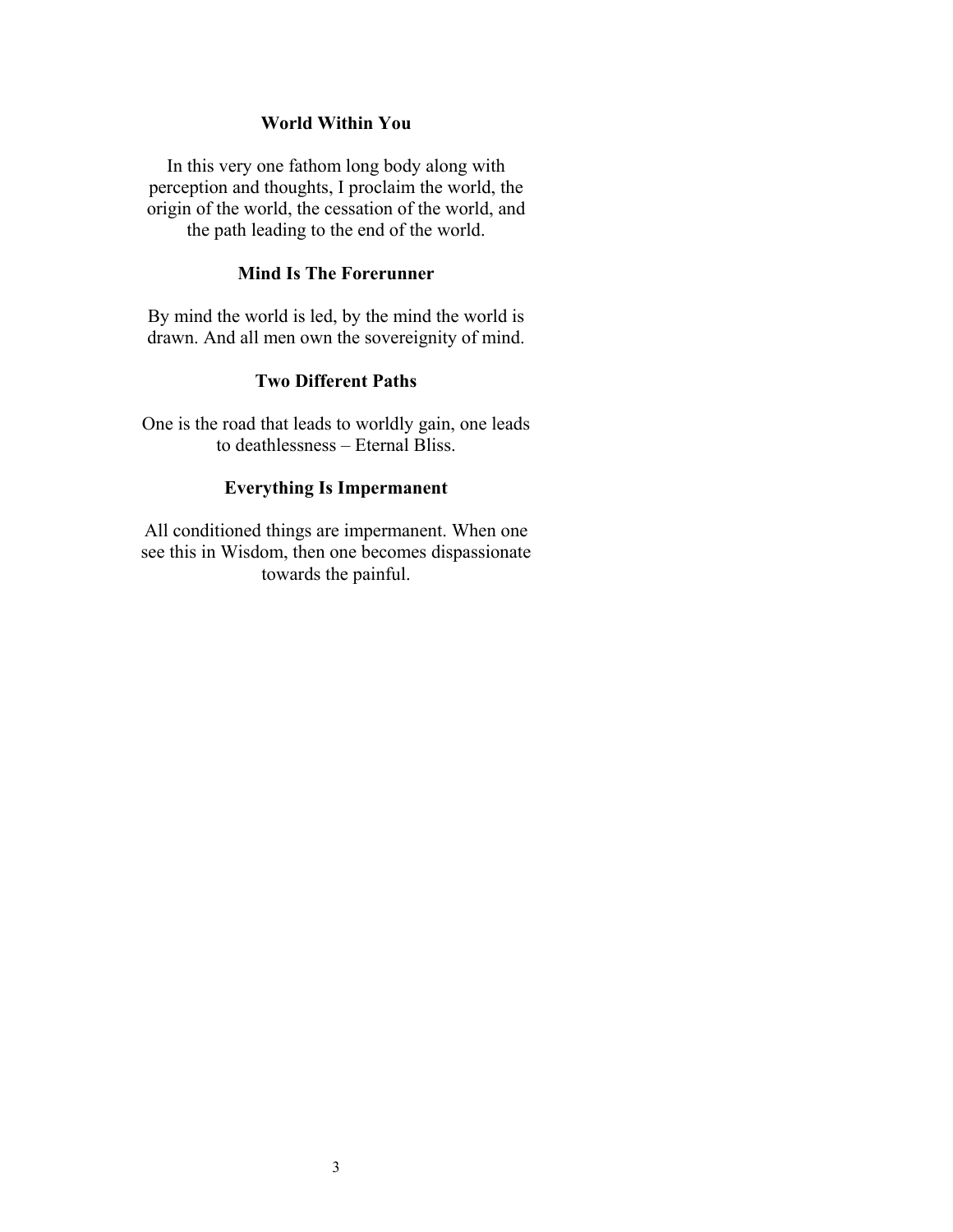# **Ignorance**

It is because you and I do not understand and comprehend the four noble truths that we have to run this long and weary round of existence-Samsara.

# **Lucky Day**

Fools wait for a lucky day, but everyday is a lucky day for an industrious man.

# **Worldly Ties**

The secret of happiness lies in mind's release from worldly ties.

## **Insufficient Knowledge**

The man of little learning grows old like the ox. His body grows but wisdom grows not.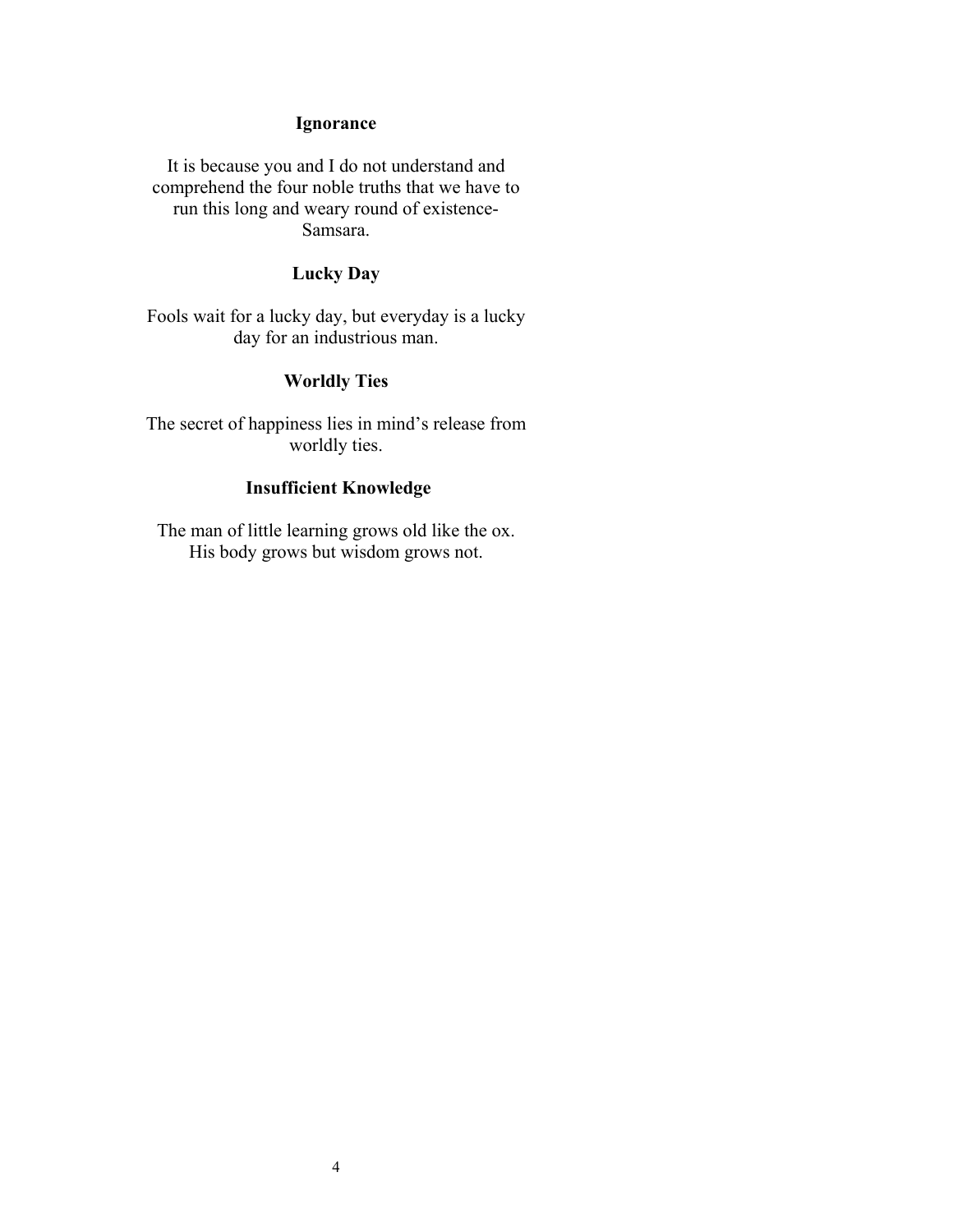# **Life Is Dear To All**

All tremble at the rod. All fear death. Feeling for others as for oneself, one should neither kill nor cause to kill.

## **A Religion To Practise**

This is a religion for one to come and practise but not just to come and believe.

## **Evil-Doer Grieves**

The evil-doer grieves here, he grieves hereafter. He grieves in both worlds. He grieves, he perishes with his own impure deed.

## **Vigilance and Negligence**

Vigilance is the path to deathlessness. Negligence is the path to death. The vigilant do not die. The negligent are as if dead already.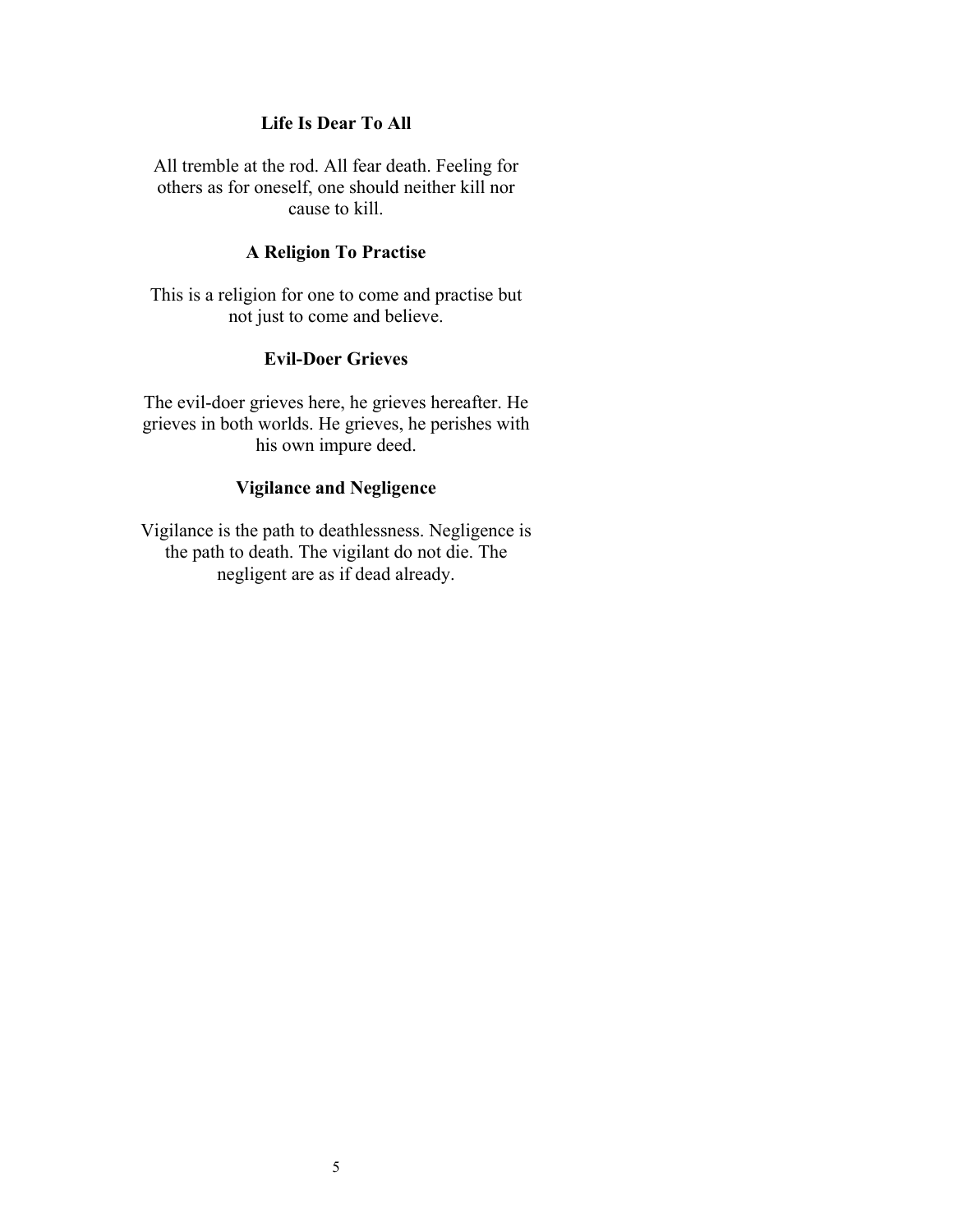#### **Real fool**

The fool who is aware of his foolishness is wise at least to that extent. But the fool who thinks himself wise is a fool indeed.

## **Highest Virtues**

Tolerance, patience and understanding are the highest virtues every man should develop.

## **Righteous Living**

The Middle Path of righteous living brings knowledge and understanding. It brings insight, leads to calm and wisdom, to awakening – Nirvana

## **Fortunate People**

Blessed are they who earn their living without hurting others.

# **Equip Yourself**

Vast learning, perfect handicraft, a highly trained discipline, and pleasant speech – this is a blessing.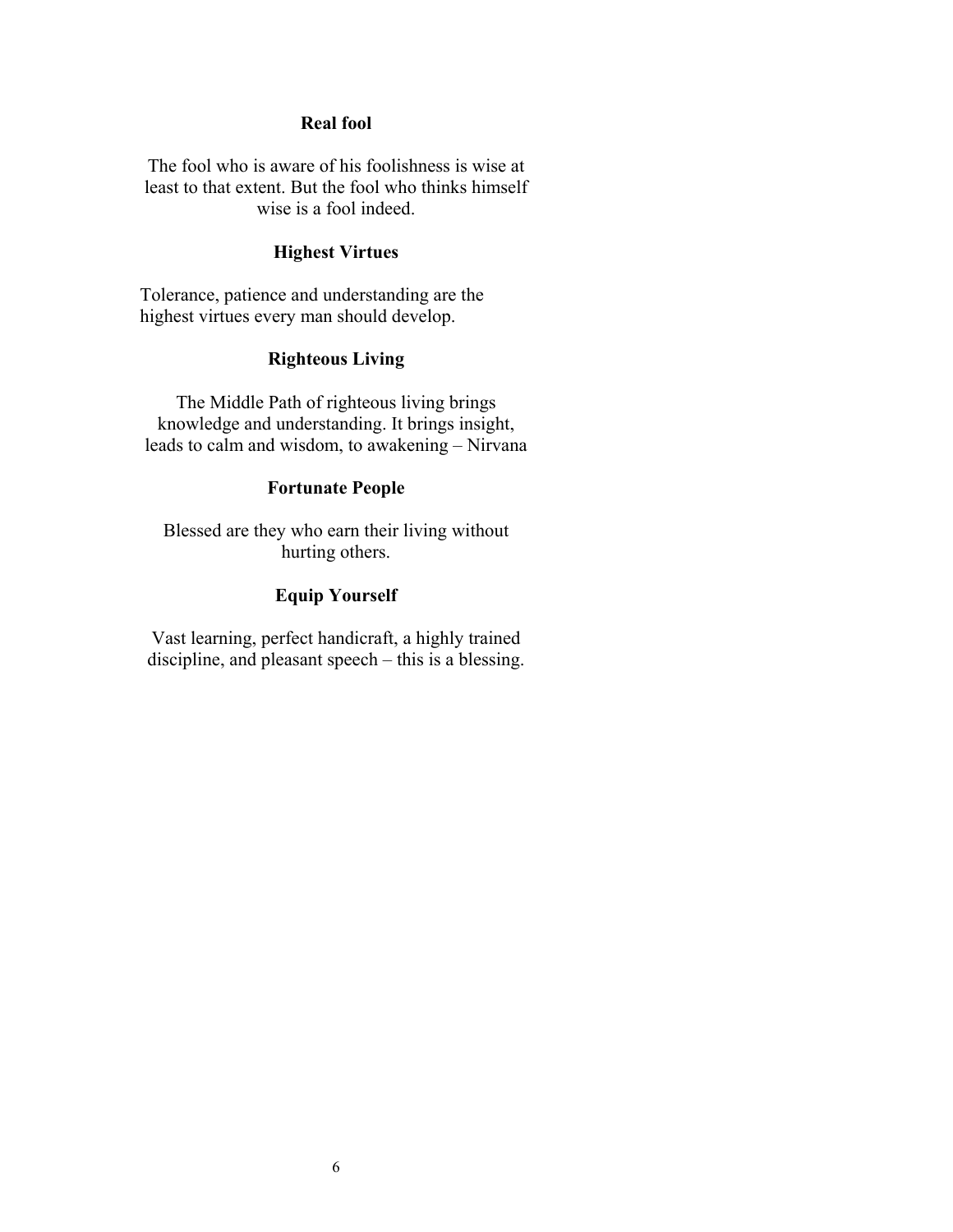## **Your Duties**

Support thy mother and father, Cherish loved ones and children. This is a blessing.

# **Act Wisely**

Do not associate with fools, Associate with the wise, Honour those who are worthy of honour – This is a blessing.

# **Behave Gently**

Let not one deceive another, nor despise any person whatsoever in any place. In anger or ill will, let him not wish any harm to another.

## **The Innocent**

He who harms the innocent must bear the fruit of his act, like dust flung against the wind.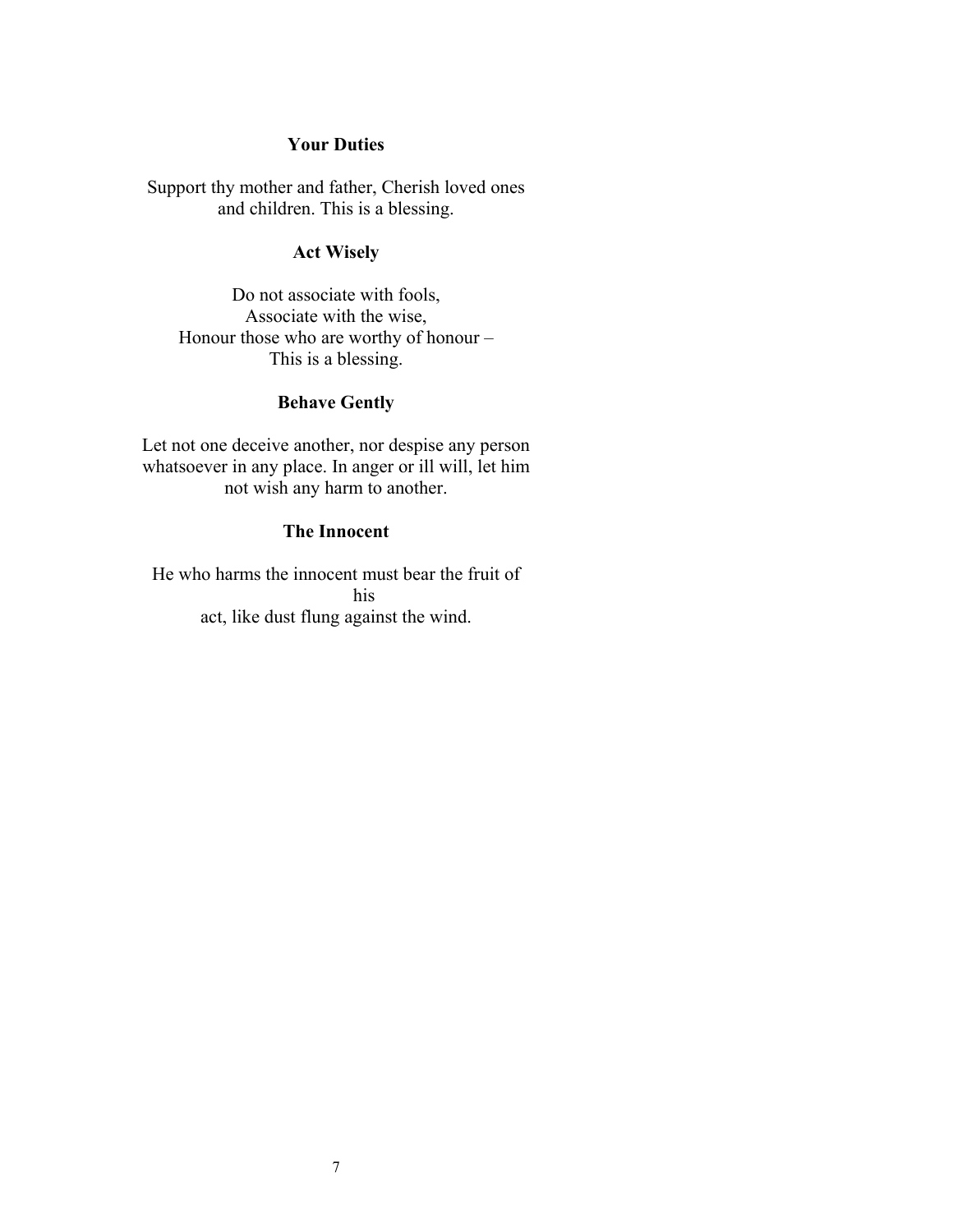# **Bad Habits**

The man who is a debauchee, a drunkard, a gambler, and who squanders whatsoever he possessis the cause of his own downfall.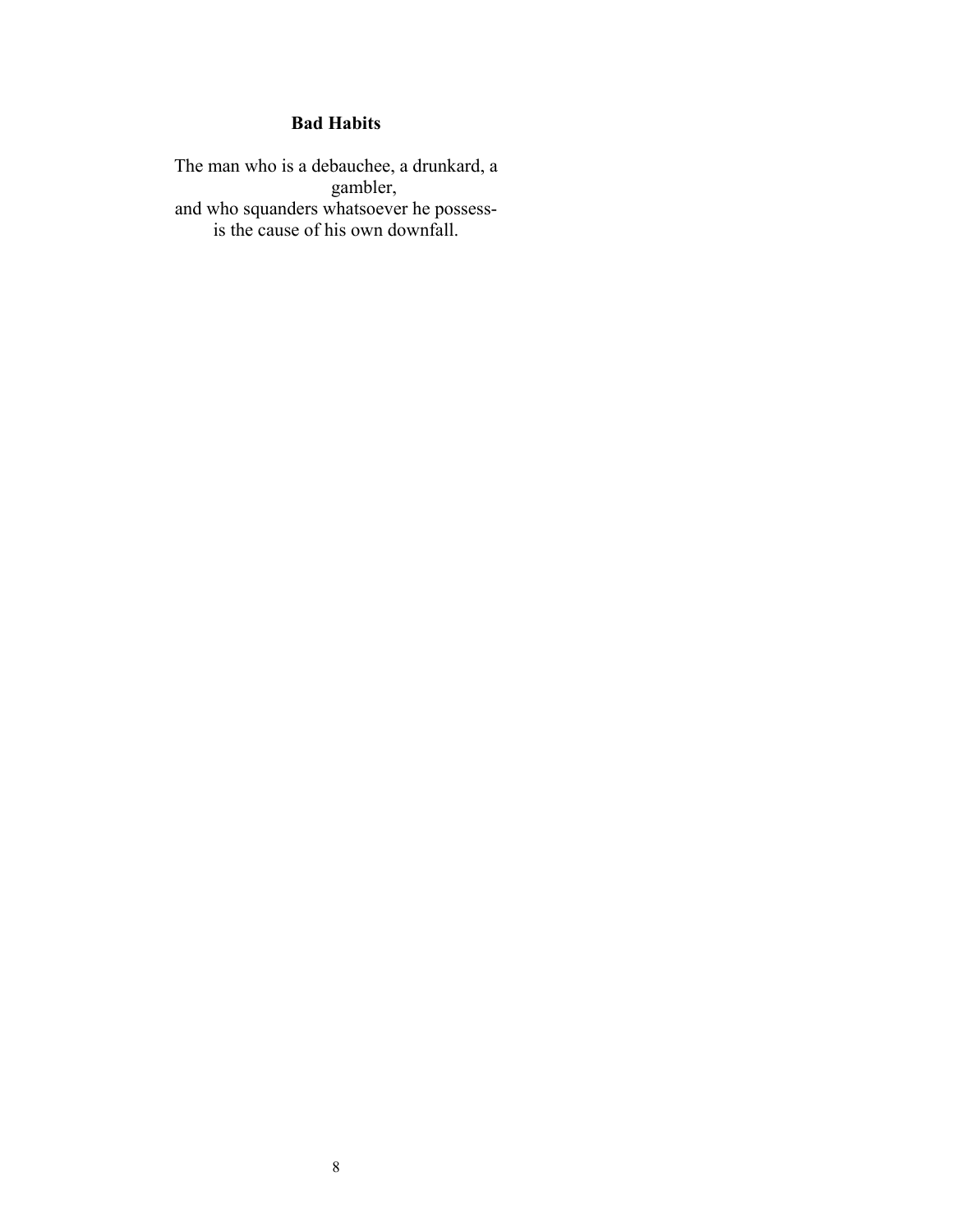# **Give Up Evil**

Give up evil; it can be done. If it were not possible to give up evil, I would not say so. Since it can be done, I advise you to give up evil.

## **Caste Differences**

Just as the great rivers such as the **Ganga,** the **Yamuna, Aciravati, Sarabhu** and **Mahi**, when they fall into the ocean lose their former names and are known as the ocean, even so do the people of different castes, when they have gone forth in the Doctrine and Discipline taught by the **Buddha**, from a home to a homeless life, lose their former names and clans and are known as ascetics. **Health and Contentment** 

Health is the greatest wealth; contentment is the greatest happiness.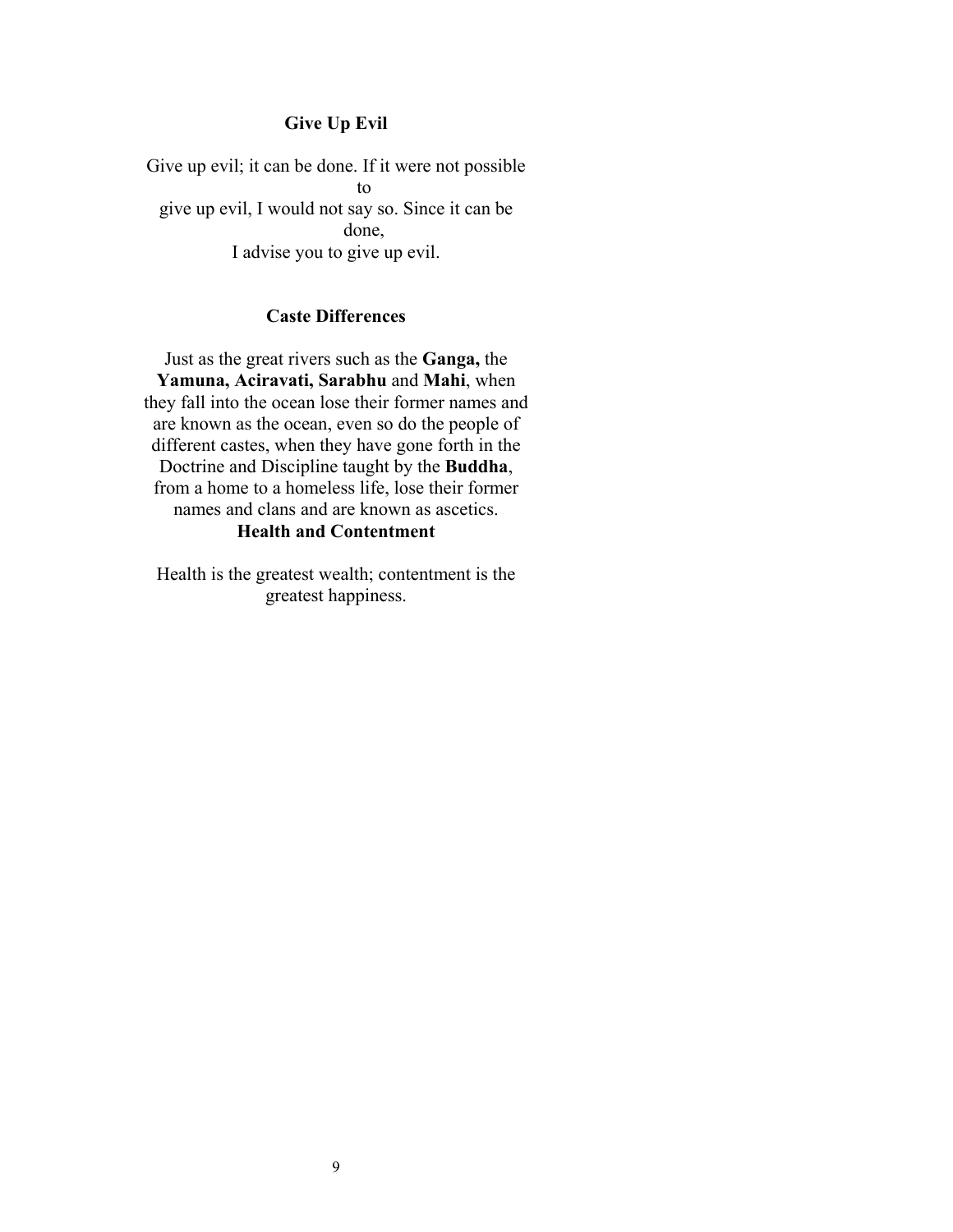## **Vicious Mouth**

In each man's mouth at birth is born an axe, wherewith the fool who speaks ill cuts himself.

## **Practise Before You Preach**

Let a Man apply himself to what is proper before he preaches others.

## **Art Of Talking**

Speak the truth not untruth, Say what is pleasant, not unpleasant; Speak what is true, not false. Speak only words that do not bring remorse Nor hurt another. That is good speech indeed.

## **Conquer Yourself**

Though one should conquer a million men in battlefield, yet indeed, he is the noblest victor who has conquered himself.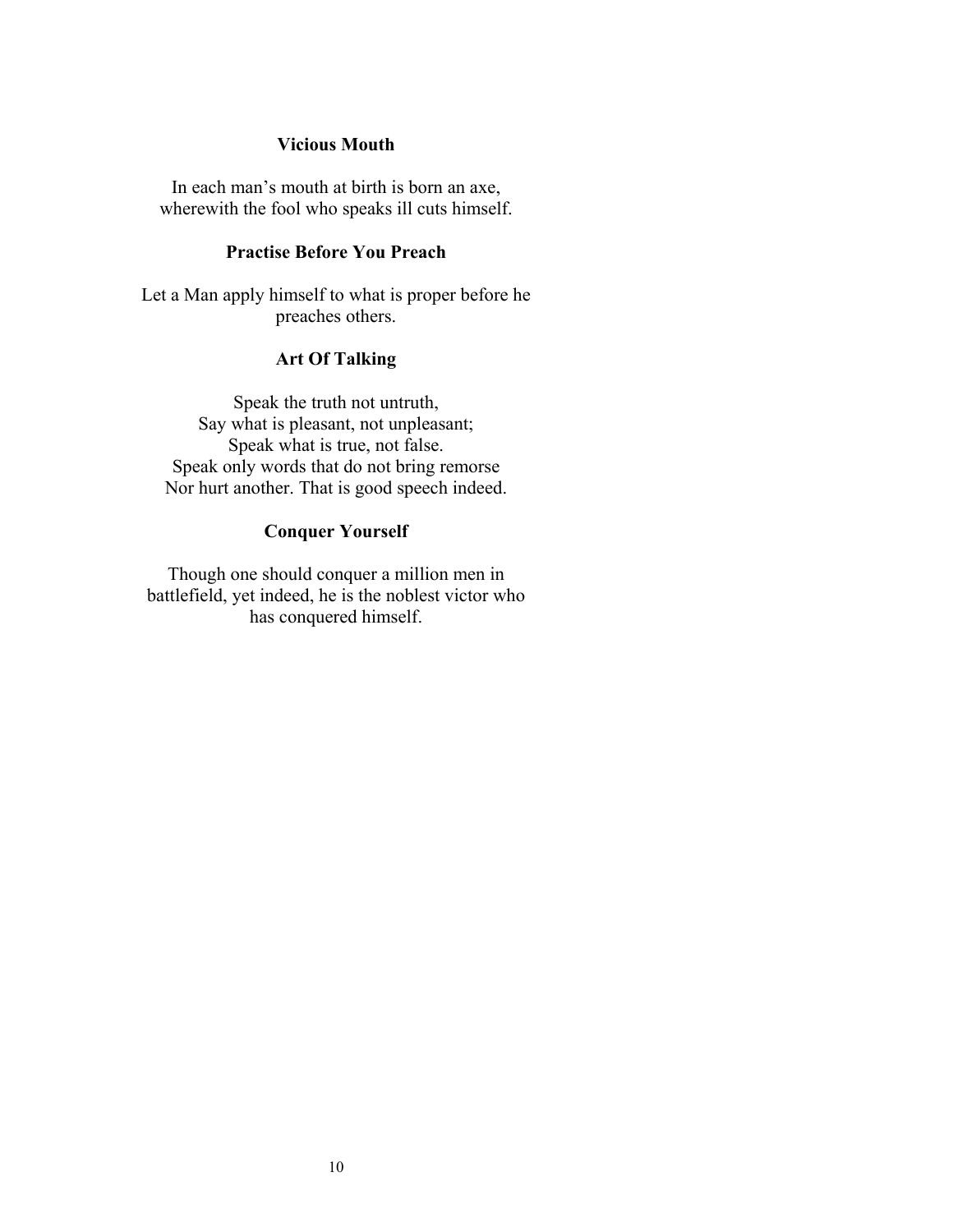#### **Strengthen Your Mind**

Even as a solid rock is unshaken by the wind, so are the wise unshaken by praise or blame. **Develop Your Mind** 

As rain penetrates an ill-thatched house, so lust penetrates an undeveloped mind.

## **Self-confidence**

Do not depend on others; develop your selfconfidence.

## **Serve Others Wisely**

Do not forget your spiritual development while serving others.

#### **Use Your Own Effort**

It is through unshaken perseverance that I have reached the light, through unceasing effort that I have reached the peace supreme. If you also will strive unceasingly, you too will within a short time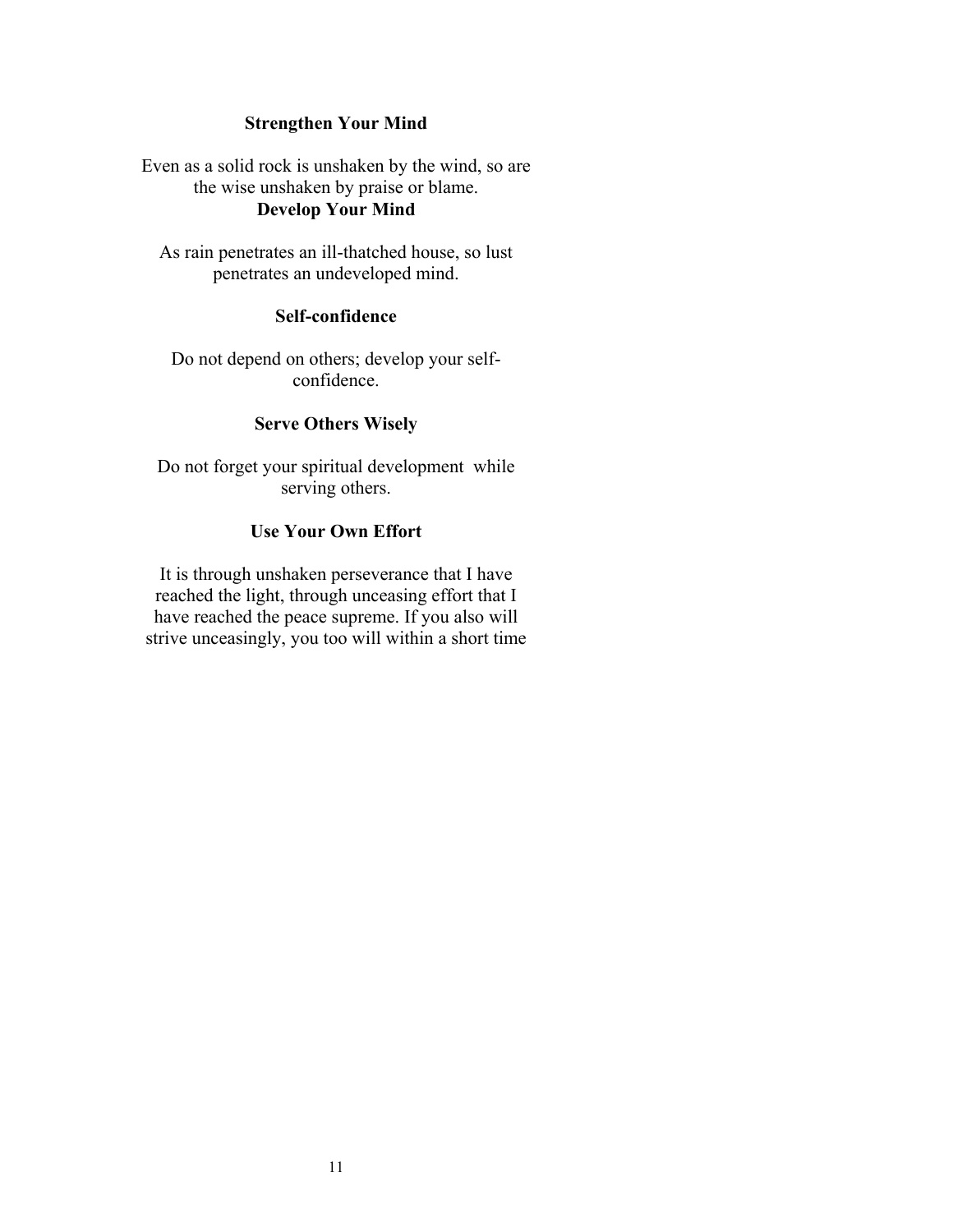reach the highest goal of bliss by understanding and realising it yourselves.

#### **Be Mindful**

A young and strong person who does not strive when he should strive, who is given to idleness, who is loose in his purpose and thoughts, and who is lazy – that idle never finds the way to wisdom.

## **Fear**

Wheresoever fear arises, it arises in the mind of the fool, not in that of the wise man. **Real Peace** 

Real peace comes from within. Seek not from outside.

## **Accept Wisely**

One should not accept anything with mere faith; but one should use one's common sense and intelligence before accepting anything.

# **Don't Be Idle**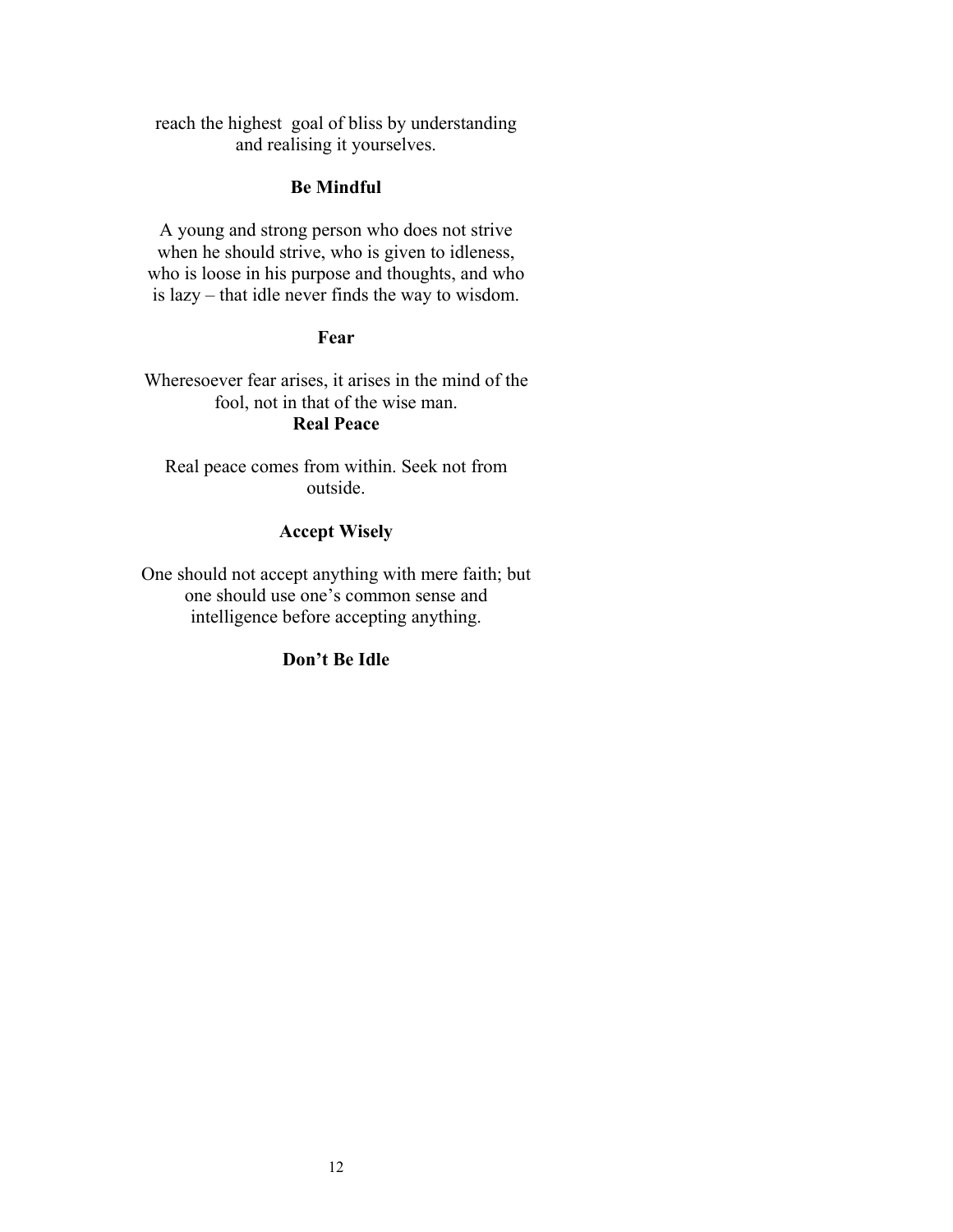A useful single day's life of intense effort is better than a hundred years of idleness and inactivity.

## **The Middle Path**

Practise the Middle Path without going to extremes; practise it in every aspect of your life.

## **Keep The Mind Fresh**

When your physical body is sick, do not allow your mind also to be sick.

# **Loving-Kindness**

Radiate your loving-kindness to every living being without any discrimination.

## **Righteous Way Of Life**

He who leads a righteous way of life, will find that noble virtue itself to protect and guide him.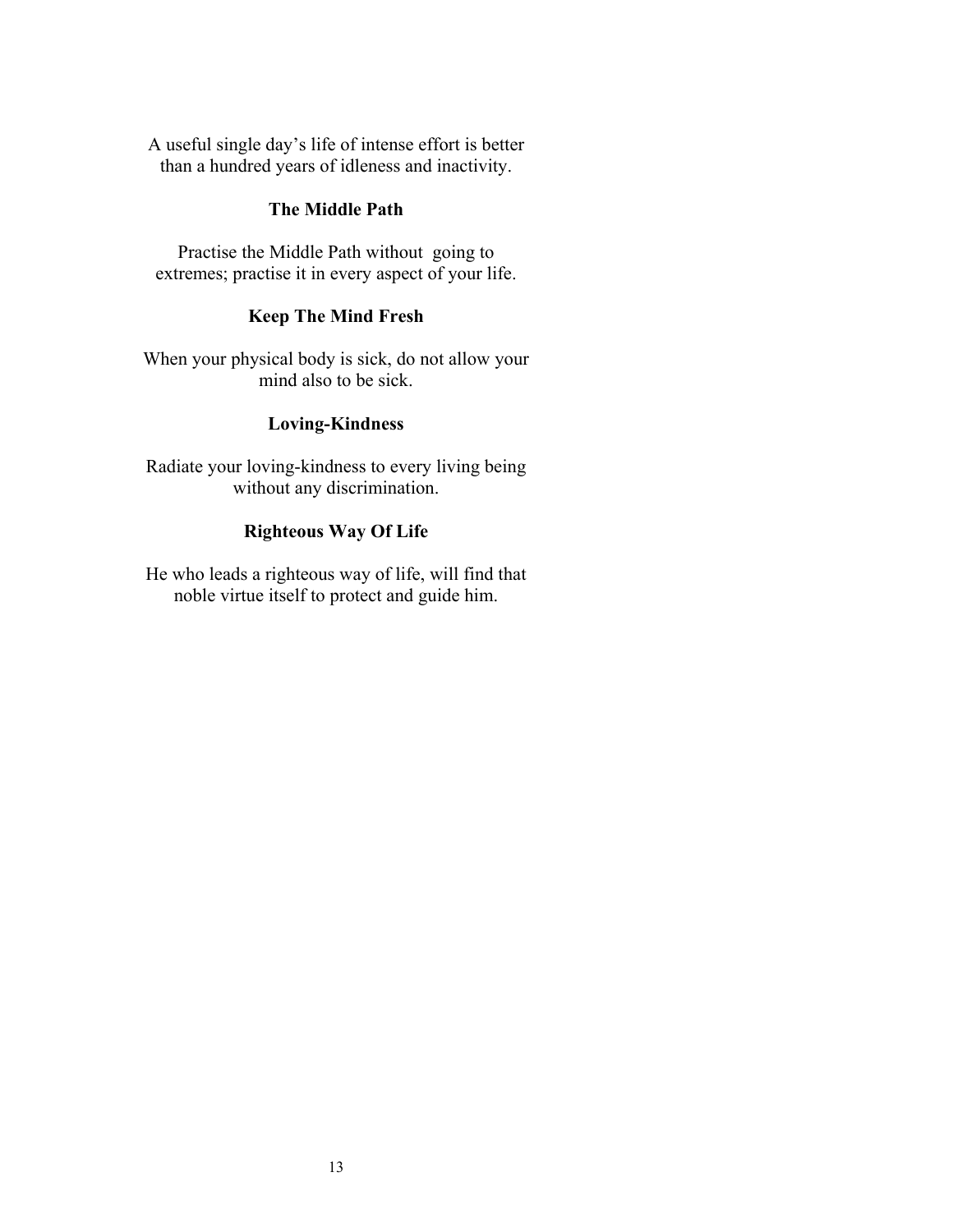#### **Avoid Evil**

Neither for the sake of oneself nor for the sake of another should one do wrong, not even for the sake of acquiring wealth, kingdom or children, should one do wrong. Such a one is indeed virtuous, wise and righteous.

## **Be Detached**

He who never thinks of anything as 'mine', who does not feel the lack of anything, he is never worried by as sense of loss.

#### **The Origin**

It is inconceivable to find the beginning of **Samsara** (cycle of birth and death). A first beginning of beings who wander on in **Samsara**, bounded by ignorance and fettered by craving, cannot be seen.

#### **Reap What You Sow**

According to the seed that's sown So is the fruit you reap there from, The doer of good will gather good,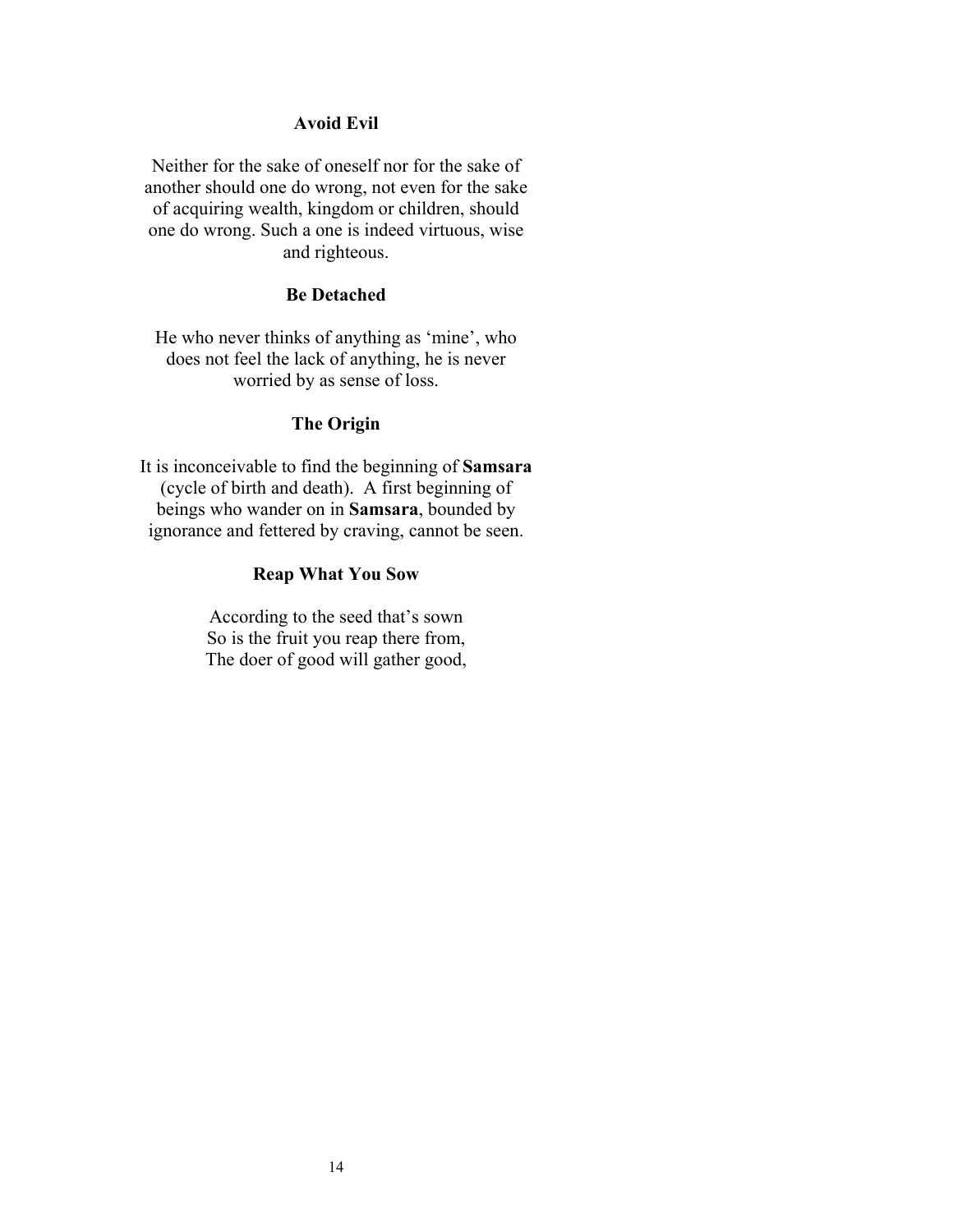The doer of evil, evil reaps

## **Cause and Effect**

We are the results of what we were and we will be the results of what we are.

#### **You Are Responsible**

Your misdeeds were not committed by your parents, nor by your brothers and sisters, nor by your friends nor kinsfolk, nor by recluses and priests, it is you who are responsible.

## **No Place To Hide**

Not in the sky, nor in the mid-ocean, not in mountain cave, is found that place on earth where abiding one may escape from the consequences of one's own evil deed.

## **Evil deed**

So long as an evil deed does not affect the fool, he thinks that it is honey; but when it affects him, then he comes to grief.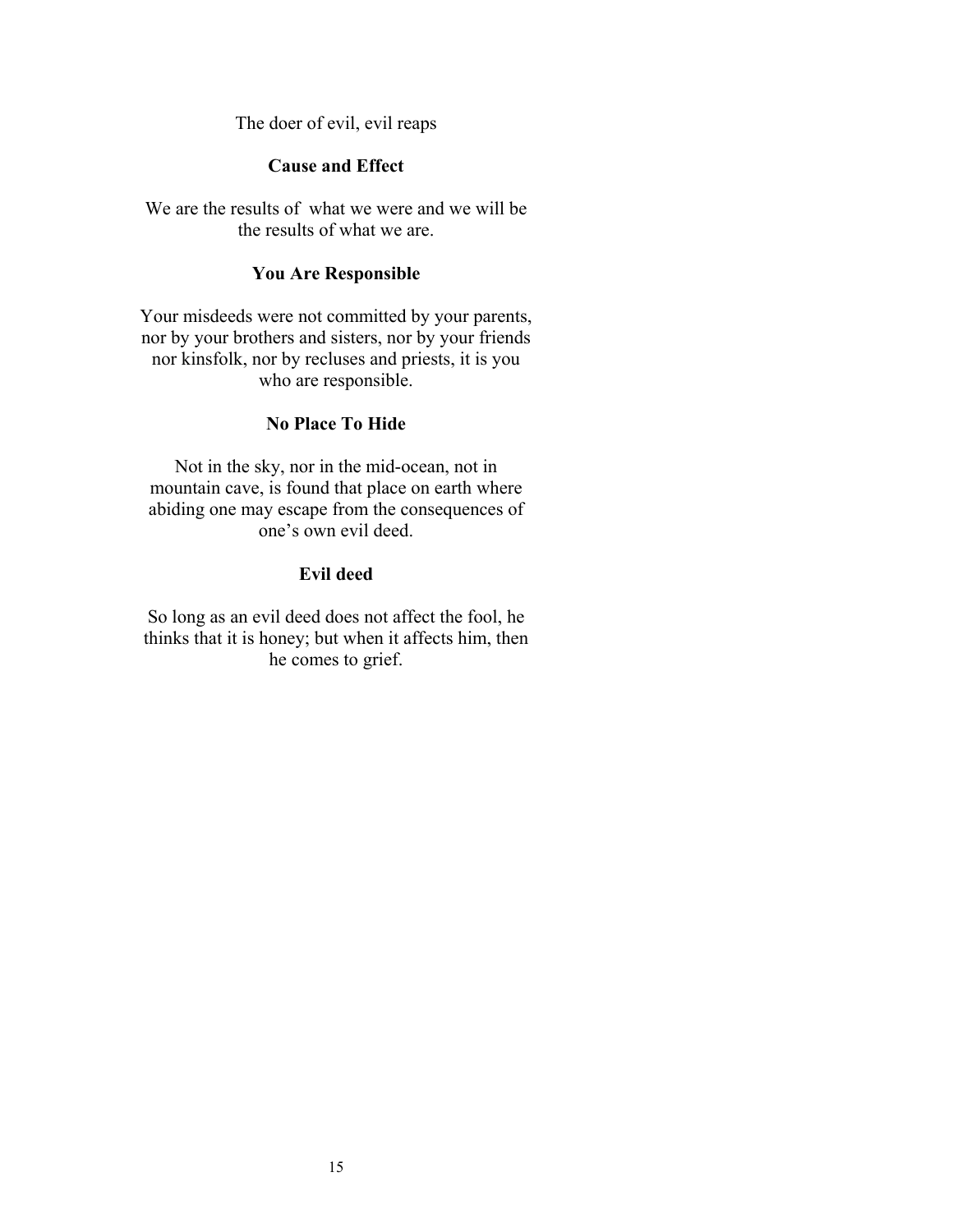#### **Highest Achievements**

Acquire wisdom, practise devotion, morality, and charity.

## **Happiness Here**

The accomplishment of persistent effort, the accomplishment of watchfulness, good friendship and balanced livelihood leads to happiness.

## **Happiness of Renunciation**

The happiness of the senses and the happiness of renunciation, but the greater of the two is the happiness of renunciation.

## **Wrong Beliefs**

Belief that everything is due to previous kamma, Belief that everything is due to supernatural causes, Belief that everything appears without any cause.

## **Four Groups of People (1)**

Those who go from darkness to darkness,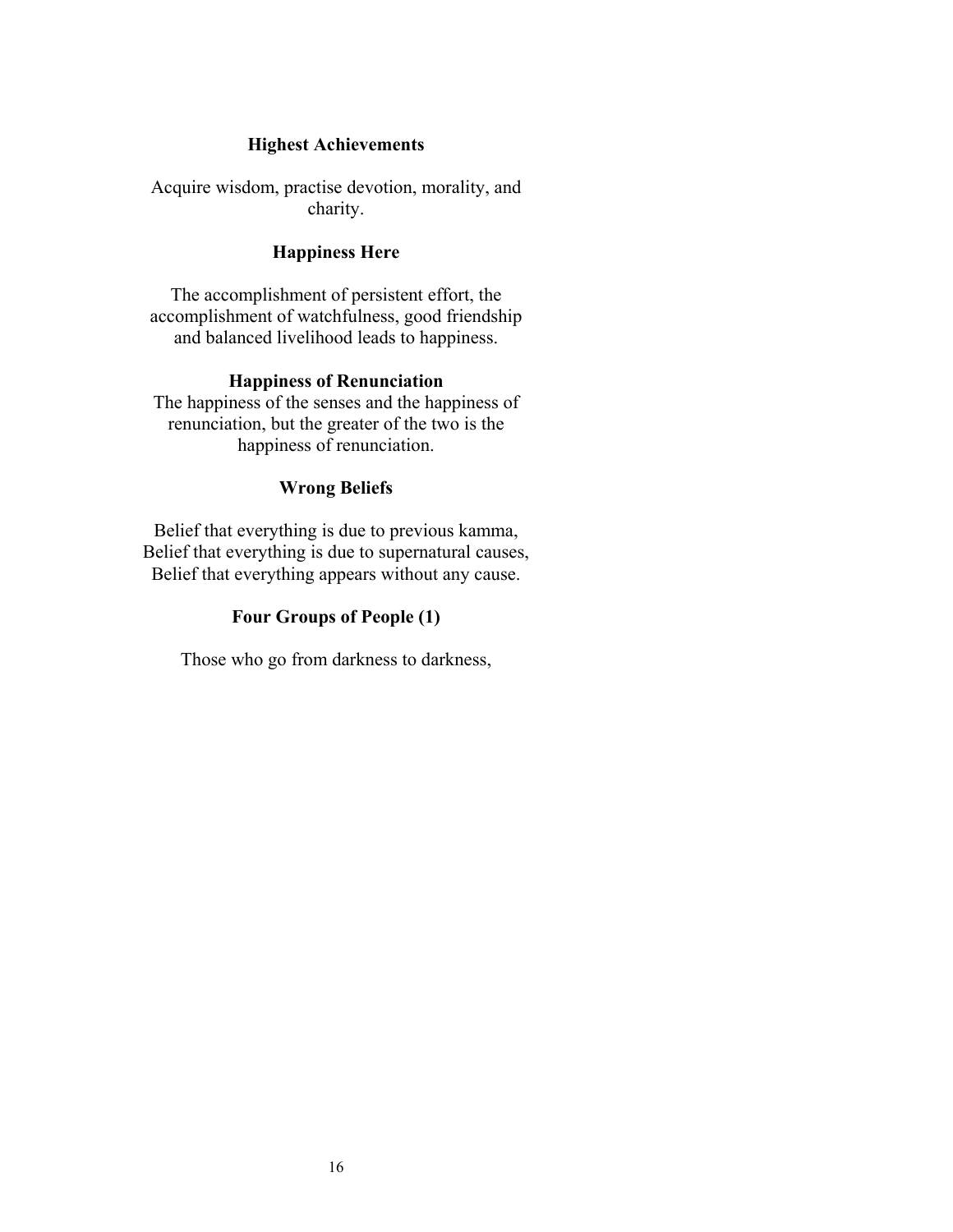Those who go from light to darkness, Those who go from darkness to light, Those who go from light to light.

## **Four Groups of People (II)**

Those who look after themselves and ignore others, Those who look after others and ignore themselves, Those who neglect themselves as well as others, Those who look after themselves as well as other.

#### **Think Before You Act**

Whatever action you intend to perform by body, speech or mind, first think: "Will this action be harmful to myself or to others or to both? Will this action produce suffering?" If it is harmful, avoid doing it.

#### **Think While You Act**

Whatever action you are performing by body, speech or mind, first think: "Will this action be harmful to myself or to others or to both? Will this action produce suffering?" If it is harmful, avoid doing it.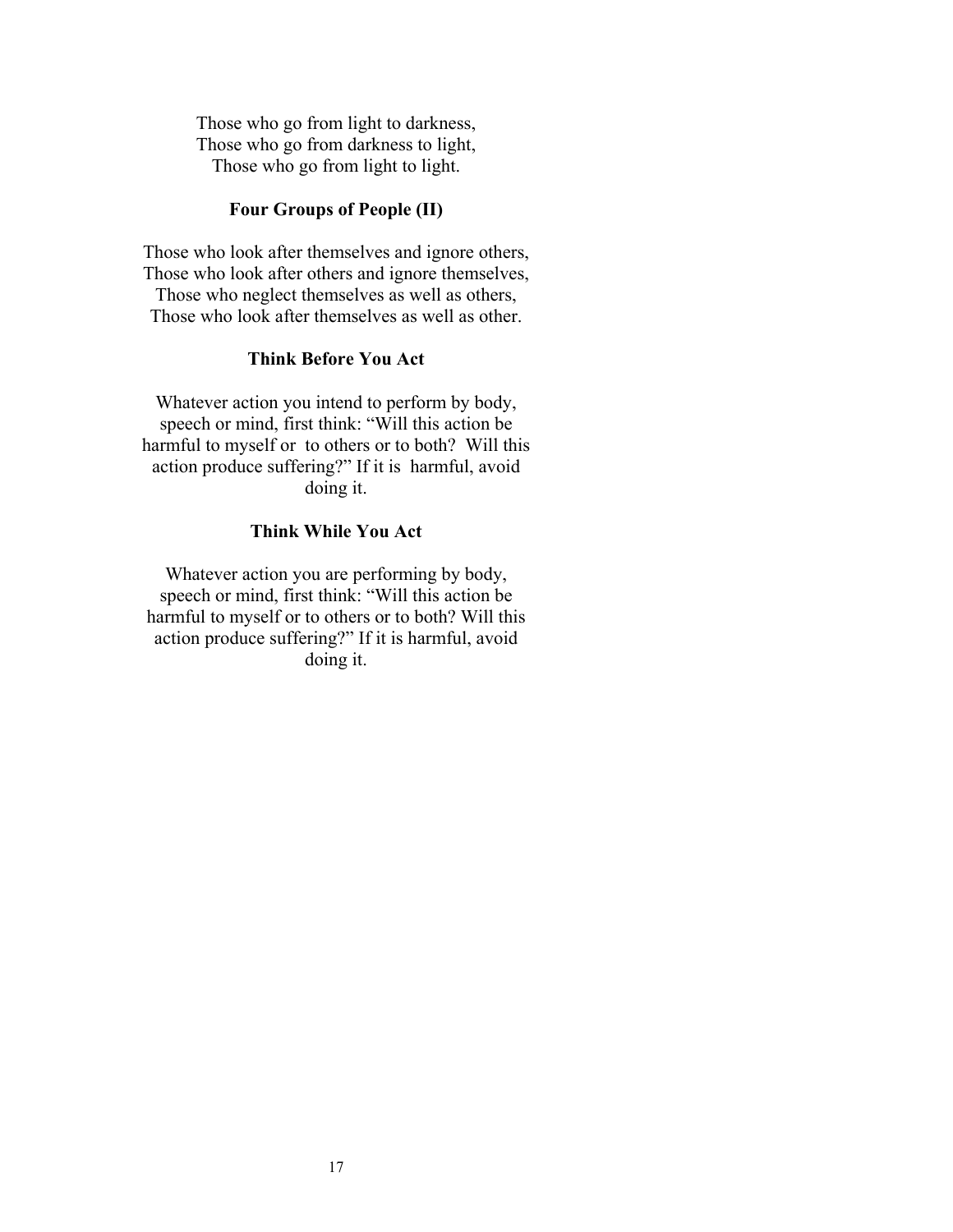#### **Think After You Act**

Whatever action you have performed by body, speech or mind, think: "Was this action harmful to myself or to others or both? Did this action produce suffering?" If it was harmful, avoid doing it.

## **Meditation**

Develop the meditation on loving-kindness and discard ill-will. Develop the meditation on compassion and discard cruelty. Develop the meditation on sympathetic joy and discard jealousy. Develop the mediation on equanimity and discard restlessness. Develop the meditation on impermanence and discard pride.

#### **Selfmastered One Is The Real Conqueror**

Better is it truly to conquer oneself than to conquer others. Neither a god, nor an 'angel', nor Mara, nor Brahma could turn into defeat the victory of a person such as this who is selfmastered and ever retrained in conduct.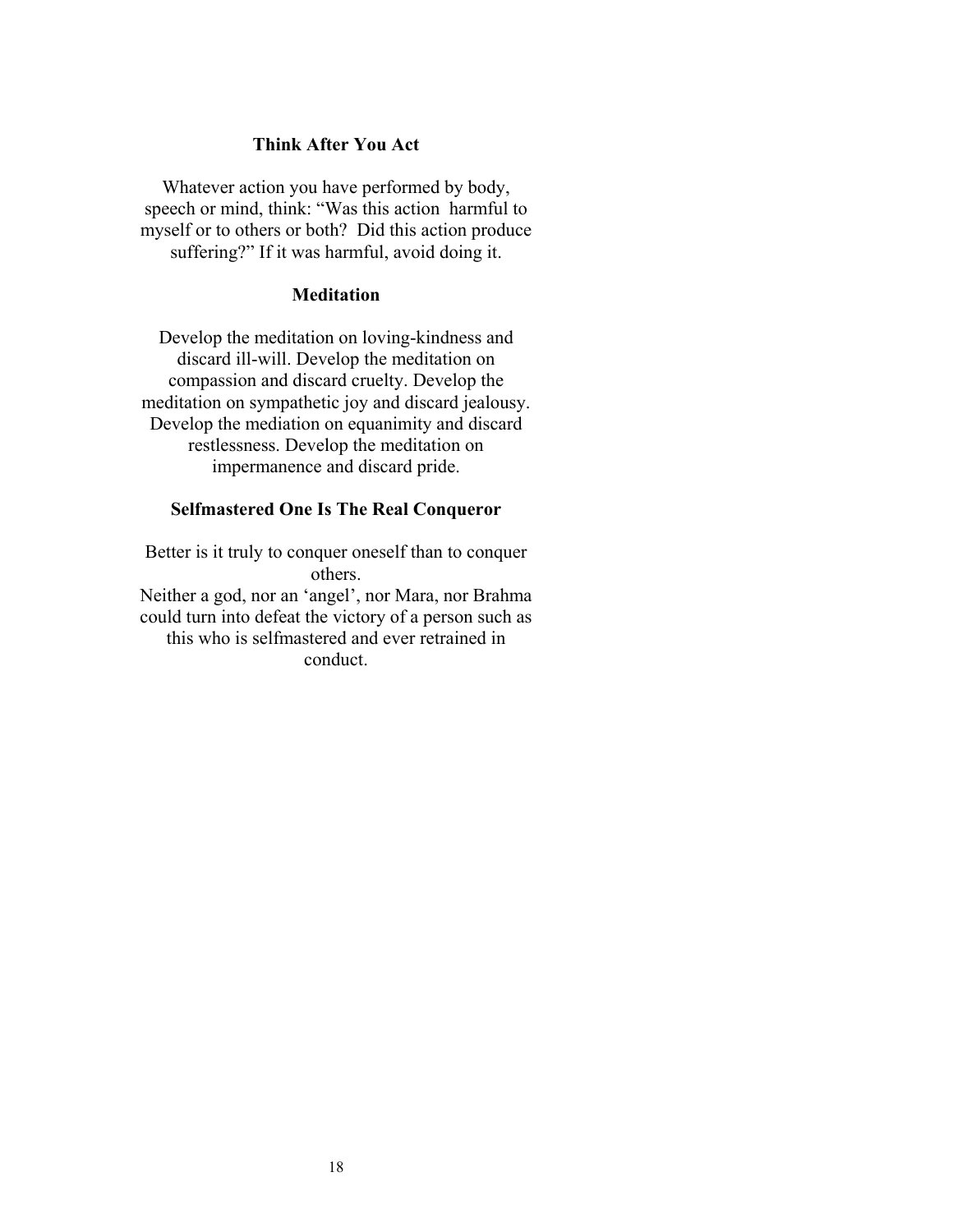#### **Take Your Own Refuge**

Oneself is one's own protector (refuge); what other protector (refuge) can there be? With oneself fully controlled, one obtains a protection (refuge) which is hard to gain.

## **You Are Responsible For Your Purity And Impurity**

By oneself indeed is evil done and by oneself is one defiled. By oneself is evil left undone and by oneself indeed is one purified. Purity and impurity depend on oneself. No one can purify another.

# **Act Deligently To End Your Suffering**

Do not commit wrongful actions. Do not dwell in negligence. Do not embrace false views. So the world (i.e. Samsara, the cycle of existence and continuity) is not prolonged.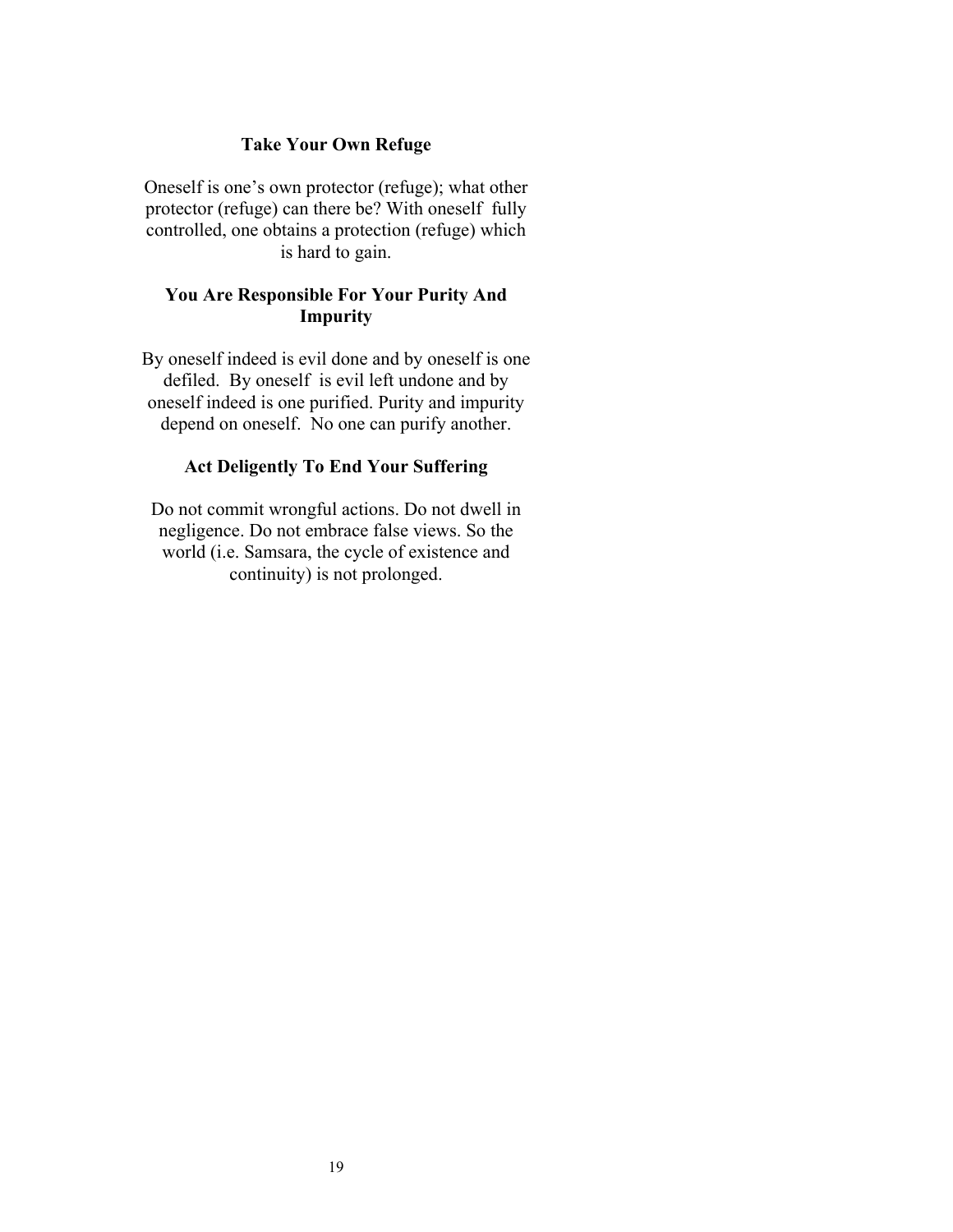#### **The Teaching Of The Buddha**

To speak no ill, to do no harm, to practise restraint according to the fundamental precepts, to be moderate in eating, to live in seclusion to devote oneself to higher consciousness, this is the Teaching of the Buddhas.

#### **Give Up Victory And Defeat**

The conqueror begets enmity; the defeated lie down in distress. The peaceful rest in happiness, giving up both victory and defeat.

## **Lust Creates Miseries**

From lust arises grief; from lust arises fear. For him who is free from lust there is no grief, much less fear.

#### **Transgressor Ruins Himself**

As rust, arisen out of iron, eats itself away, even so his own deeds lead the transgressor to the states of woe.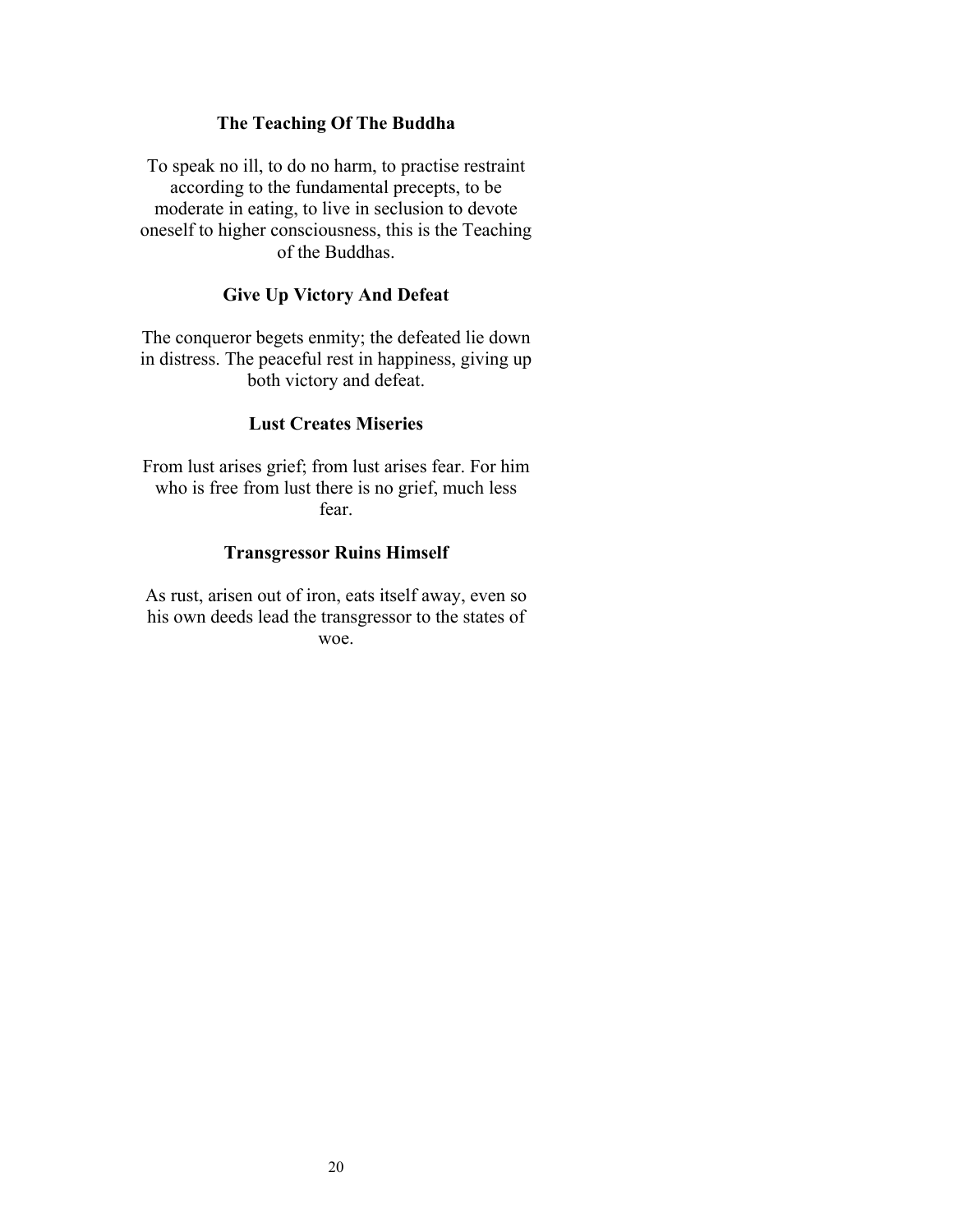#### **Easy To See The Fault Of Others**

The fault of others is easily seen; but one's own is hard to see. Like chaff one winnows other's faults; but one's own one conceals as a crafty fowler disguises himself.

#### **You Have To Work For Your Salvation**

You yourselves should make the effort; the Awakened Ones are only teachers. Those who enter this Path and who are meditative are delivered from the bonds of Evil.

#### **Awakened One Shines Day And Night**

The sun glows by day; the moon shines by night; in his armour the warrior glows. In meditation shines the holy man. But all day and night shines with radiance the Awakened One.

#### **Live Happily**

Happy indeed we live without hate among the hateful. We live free from hatred amidst hateful men.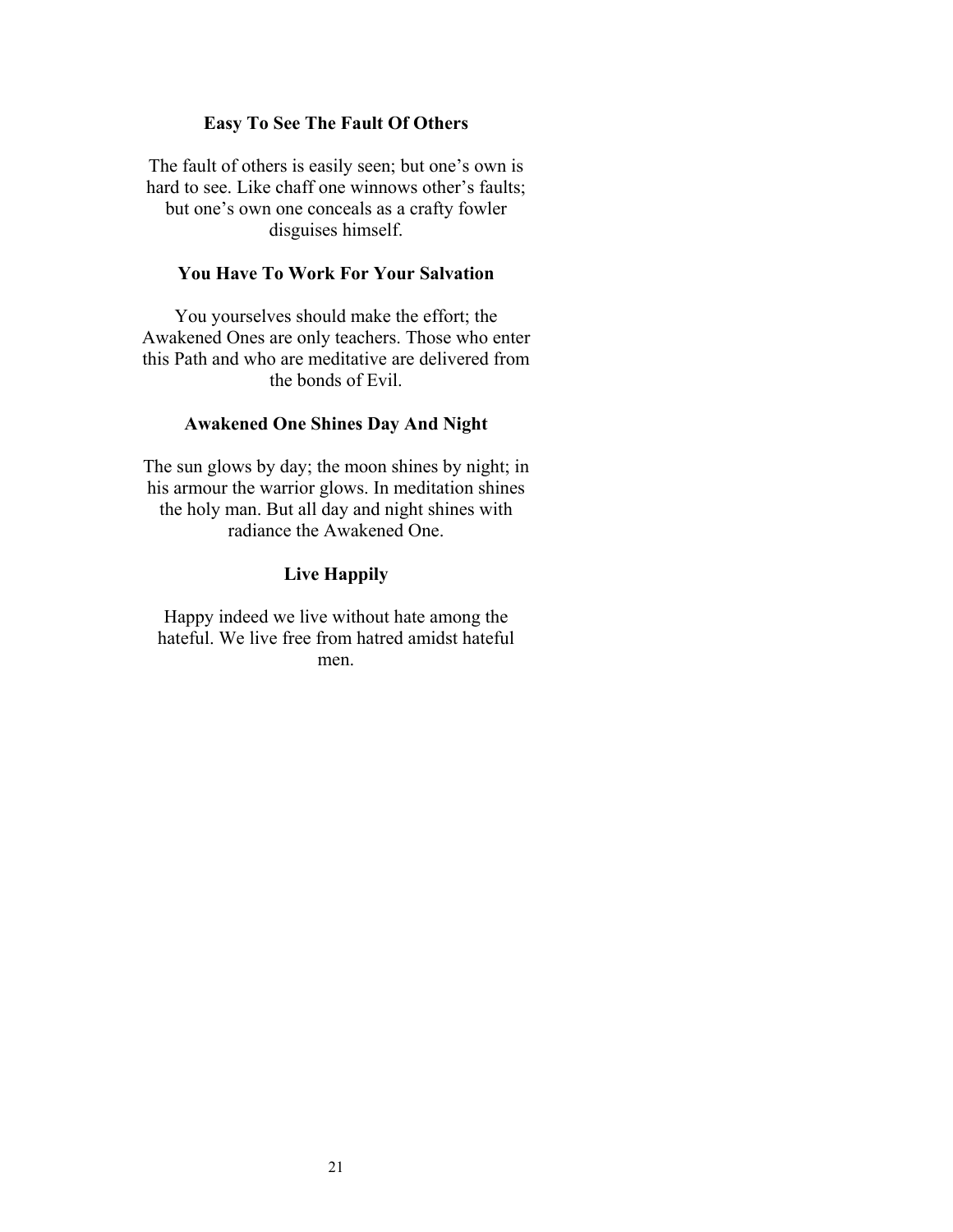#### **Be on Guard**

Be on guard against physical agitation; be controlled in body. Forsaking bodily misconduct, follow right conduct in body.

Be on guard against verbal agitation; be controlled in words. Forsaking wrong speech, follow right ways in words.

Be on guard against mental agitation; be controlled in thoughts. Forsaking evil thoughts, follow right ways in thoughts.

## **Fully Controlled Men**

The wise are controlled in deed, controlled in words, controlled in thoughts, verily, they are fully controlled.

#### **Impurities Can Be Removed**

By degrees little by little, from moment to moment a wise man removes his own impurities, as a goldsmith removes the dross of gold.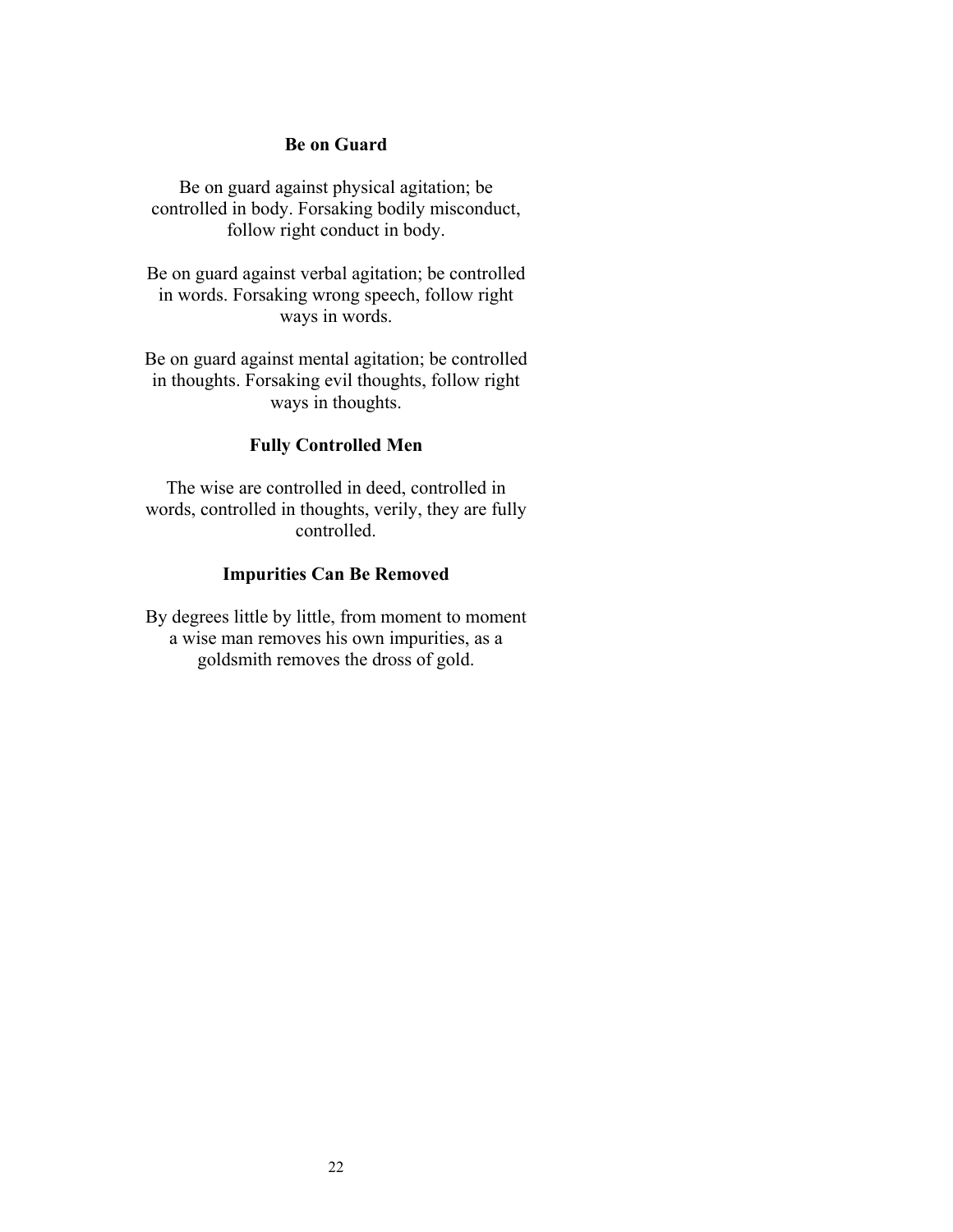#### **Who is the real sage?**

Not by silence does one become a sage *(muni)* if one be foolish and untaught. But the wise man who as if holding a pair of scales, takes what is good and leaves out what is evil, is indeed a sage. For that reason he is a sage. He who understands both sides in this world is called a sage.

#### **The best method to end suffering**

Of paths the Eightfold Path is the best; of truths the Four Words (Noble Truths); Detachments is the best of states and of bipeds the Seeing One (the Man of Vision).

This is the only Way. There is no other for the purification of Vision. Follow this Way: this is the bewilderment of *Mara* (Evil).

Following this Way you shall make an end of suffering. This verily is the Way declared by me when I had learnt to remove the arrow (of suffering).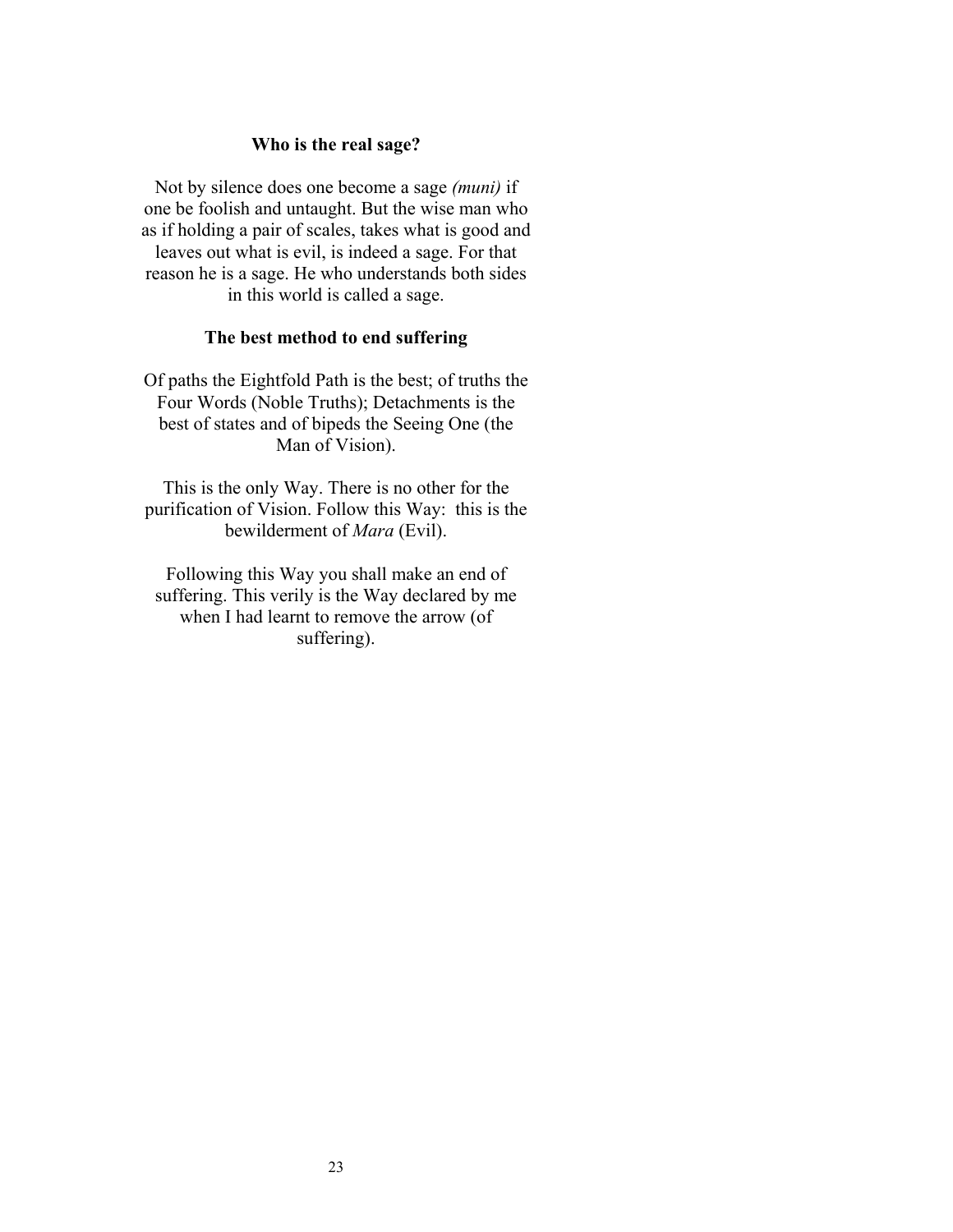#### **Craving must be removed**

As a tree cut down sprouts forth again if its roots remain uninjured and strong, even so when the propensity to craving is not destroyed, this suffering arises again and again.

#### **Try to be Restraint**

Good is restraint of the eye. Good is restraint of the ear. Good is restraint of the nose. Good is restraint of the tongue.

Good is restraint of the body. Good is restraint of the mind. Restraint everywhere is good. The bhikkhu restrained in every way is freed from all suffering.

#### **Who is the real Bhikkhu**

He who is controlled in hand, controlled in foot, controlled in speech, and possessing the highest control (of mind), delighted within, composed, solitary and contented, him they call a bhikkhu.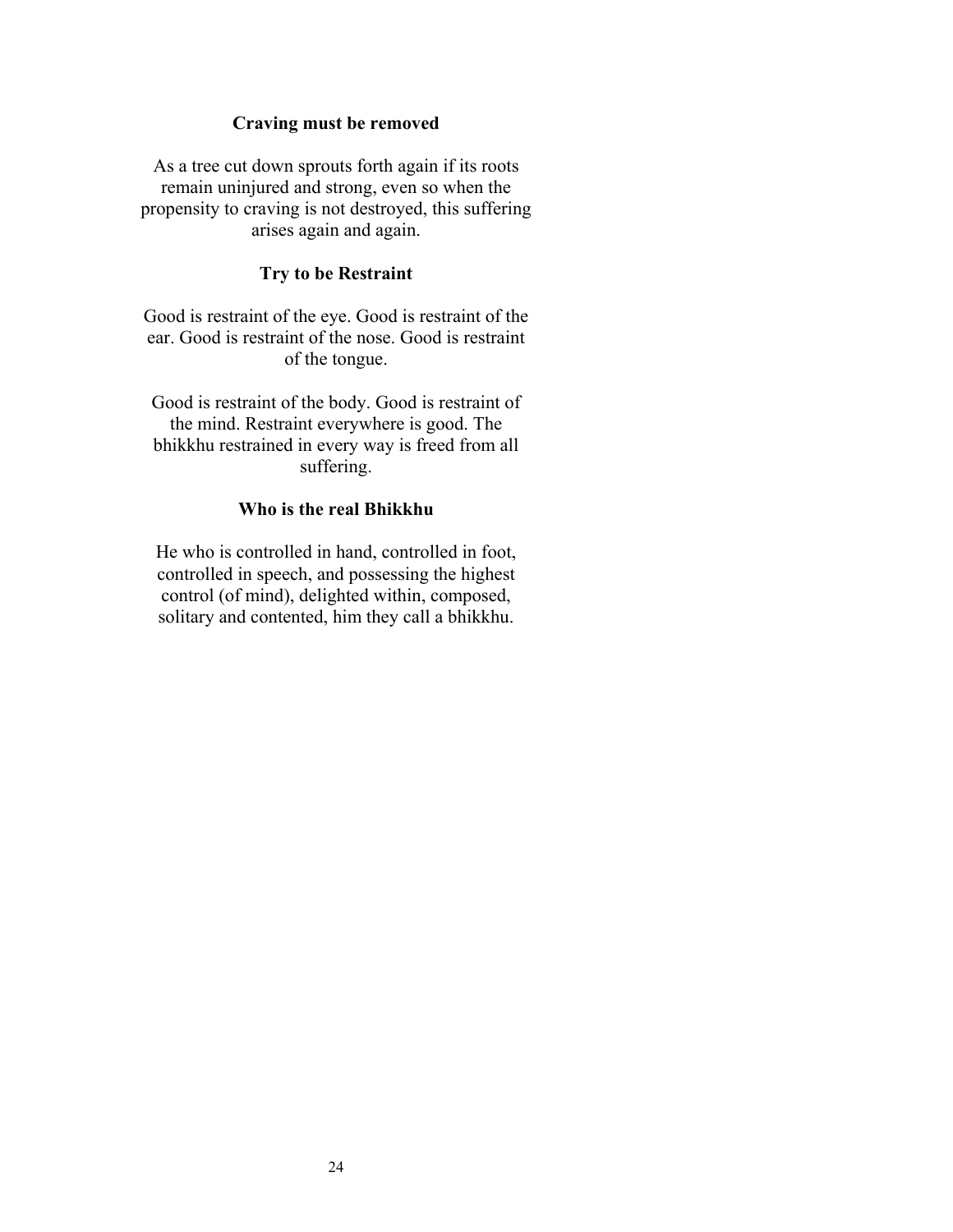#### **The danger of telling lies**

There is no evil that cannot be done by the liar, who has transgressed the one law (of truthfulness) and who is indifferent to a world beyond.

#### **Act Accordingly**

Though much he recites the Sacred Texts but acts not accordingly, that heedless man is like a cowherd who courts others' kine; he has no share in the blessings of a recluse.

Though little he recites the Sacred Texts but acts in accordance with the Teachings, and forsaking lust, hatred, and ignorance, truly knowing, with mind totally freed, clinging for naught here and hereafter, he shares the blessings of a recluse.

#### **Make yourself an Island**

By effort, earnestness, discipline, and self-control let the wise man make for himself an island which no flood can overwhelm.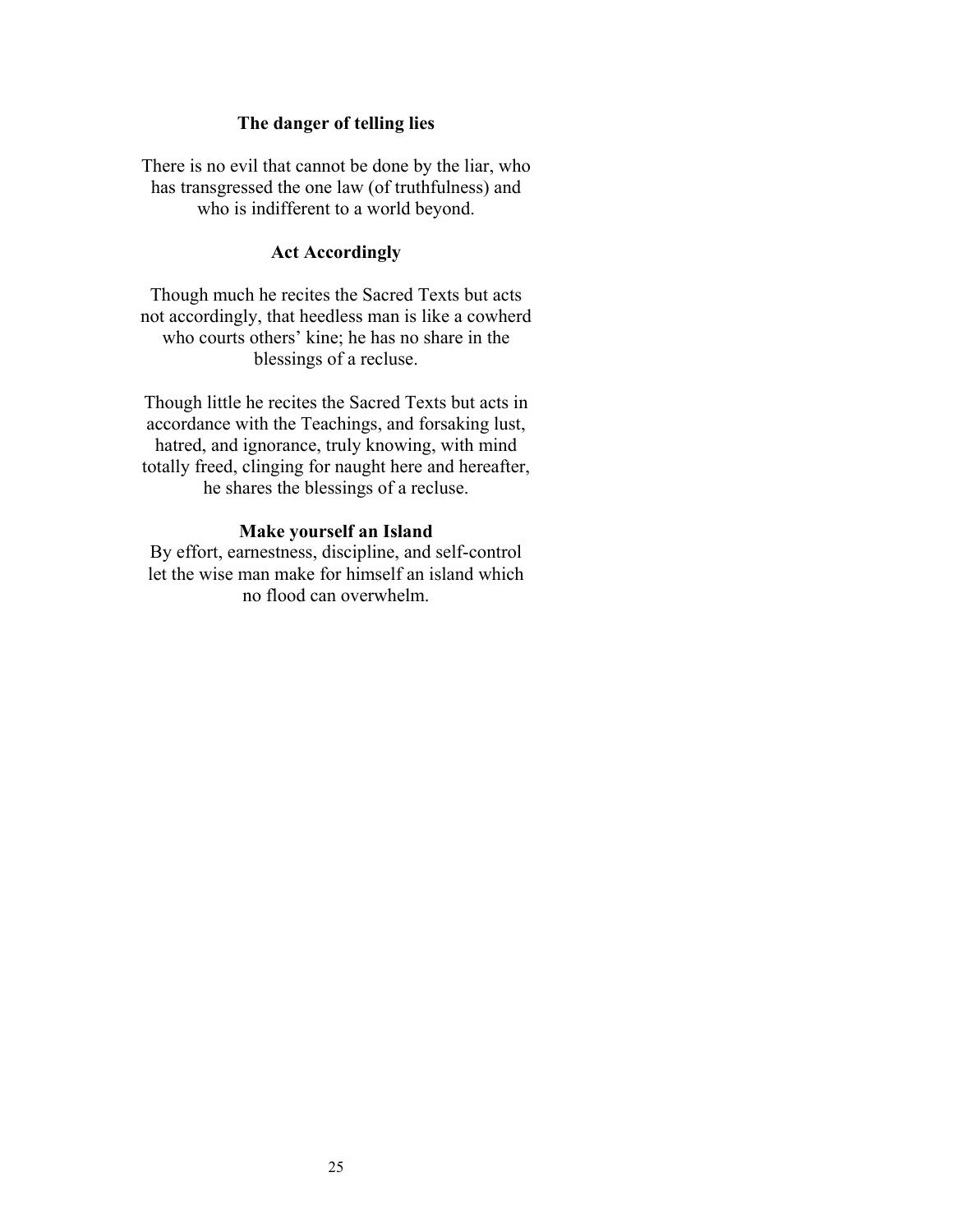## **Guard Earnestness**

The ignorant, foolish folk indulge in heedlessness; but the wise man guards earnestness as the greatest treasure.

#### **Mind Your Own Business**

He should not regard the faults of others, things done and left undone by others, but his own deeds done and undone.

#### **Practice Is More Important**

As a flower that is lovely and beautiful, but is scentless, even so fruitless is the well-spoken word of one who practises it not.

#### **Many words are not Necessary**

Better than a thousand useless words, is a single useful sentence, hearing which one is pacified.